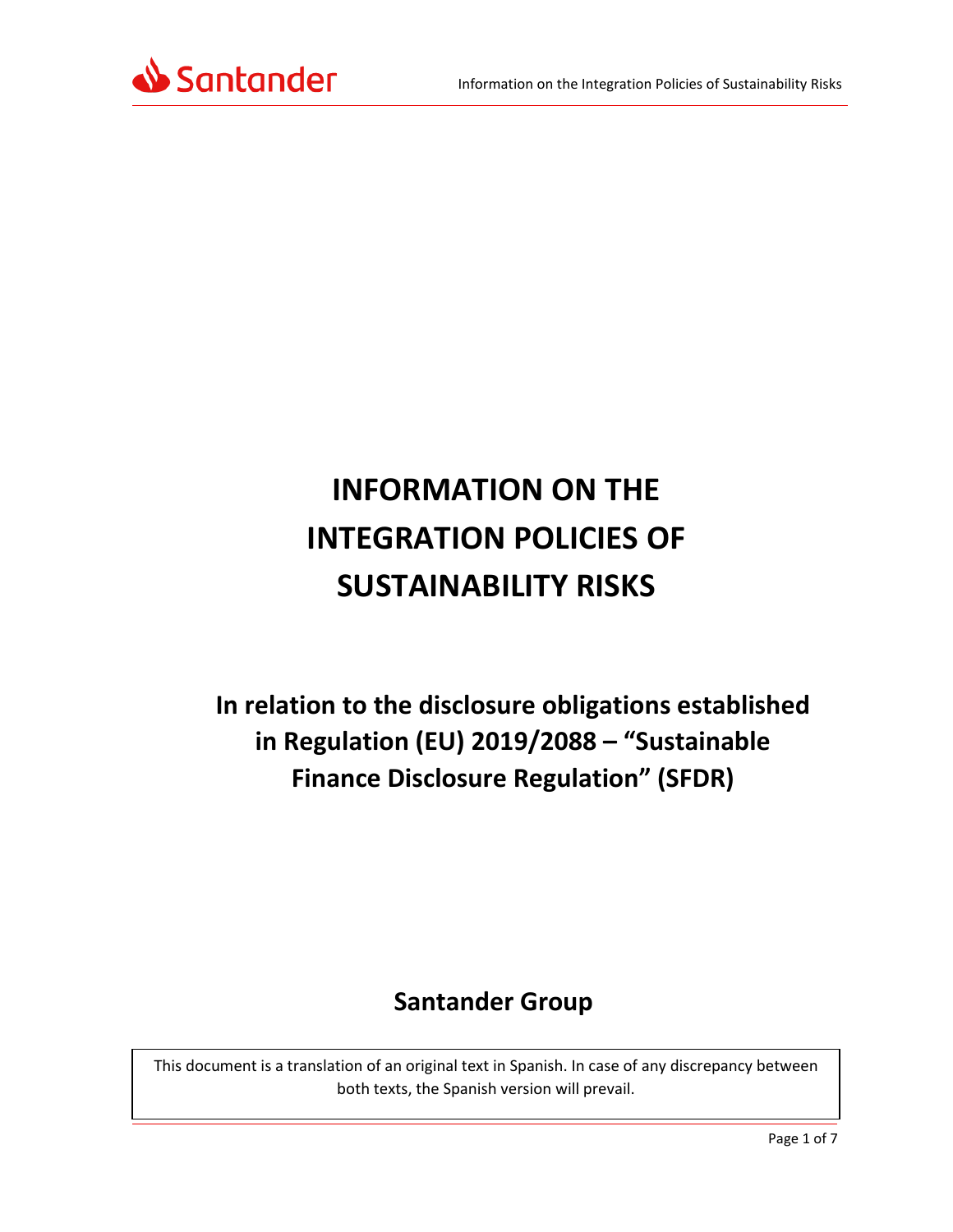

### **TABLE OF CONTENTS**

| $\mathbf{1}$ | Information on the Integration of Sustainability Risks in the                                                          |    |
|--------------|------------------------------------------------------------------------------------------------------------------------|----|
|              | investment decision-making process.                                                                                    | 3  |
| $\mathbf{2}$ | Information about Due Diligence Policies in relation to the main<br><b>Adverse Incidents on Sustainability Factors</b> | 5. |
| 3            | Information on Remuneration Policy and its alignment with the                                                          |    |
|              | <b>Integration of Sustainability Risks</b>                                                                             | 6  |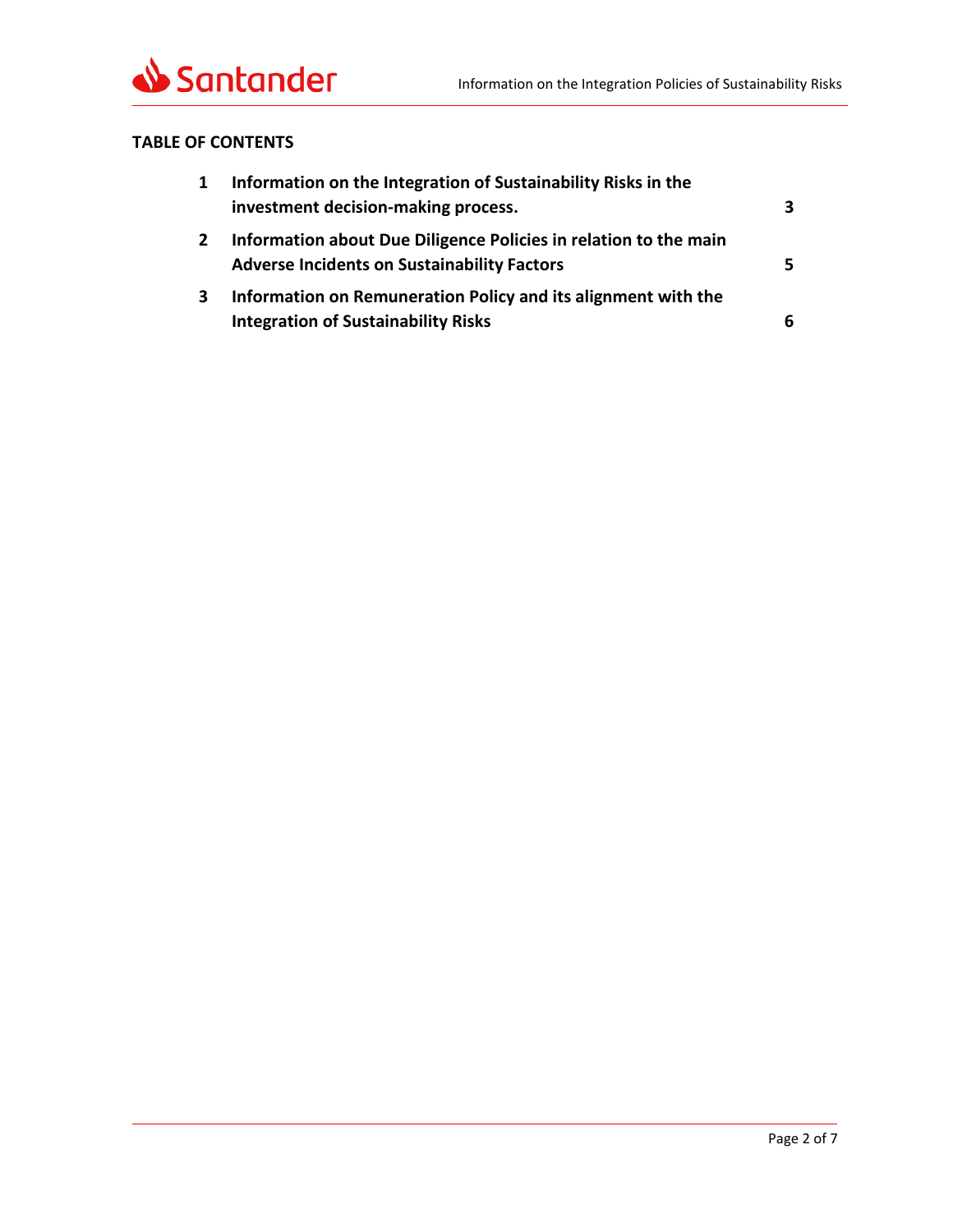

This document contains information on the policies for integrating sustainability risks in the decisionmaking process and on the remuneration policy for Banco Santander, S.A. and its Group ("Santander" or "Santander Group") and how these risks are managed and considered in them**[1](#page-2-1)** . Additionally, it contains information on Santander's approach to the analysis of the main adverse impacts on ESG factors.

#### <span id="page-2-0"></span>**1 INFORMATION ON THE INTEGRATION OF SUSTAINABILITY RISKS IN THE INVESTMENT DECISION-MAKING PROCESS.**

#### $1.1$ INTRODUCTION

Santander recognises that Environmental and Social (E&S) issues pose some of the most significant challenges to the long-term prosperity of the global economy, the well-being of people and communities, and the natural environmental ability to support life. Furthermore, the correlation that exists between the responsible management of E&S risks and the mitigation of the long-term impacts on climate have been well established by science and the work conducted by the Intergovernmental Panel for Climate Change has been the foundation for international agreements, such as the Paris Accord, to combat the effects of climate change and spur the transition to a low carbon society.

Santander is committed to supporting clients and economies in their transition to a low carbon economy, providing financial products and/or services to business activities that are environmentally and socially responsible in line with its sustainability commitments and its support of the goals of the Paris Accord. Attention must also be paid to the social problems that may arise such as the involuntary displacement of the local and/or indigenous population, the health, safety and human rights of the workers who carry out business activities, and the impacts on local communities and other stakeholders affected by these activities. For this purpose Santander Group has the following policies:

- Environmental, Social and Climate Change
- **Sustainability**
- **Remuneration**
- Human Rights

 $\overline{\phantom{a}}$ 

#### $1.2$ INTEGRATION OF SUSTAINABILITY RISKS IN DECISION-MAKING PROCESS

Santander sets out criteria for the identification, assessment, monitoring and management of E&S risks and other climate change related activities, in the Oil & Gas, Power Generation and Metals & Mining sectors and those arising from businesses engaged in soft commodities which apply to transactions giving rise to credit risk, insurance, asset management, equity and advisory services.

<span id="page-2-1"></span>**<sup>1</sup>** This document extracts information from the Environmental, Social and Climate Change Risk Management and Remuneration Corporate Policies. These policies are approved by the Santander Group Board of Directors and are provided to all the companies that are part of the Group as a reference document, establishing the applicable principles that all entities belonging to the Group must comply with.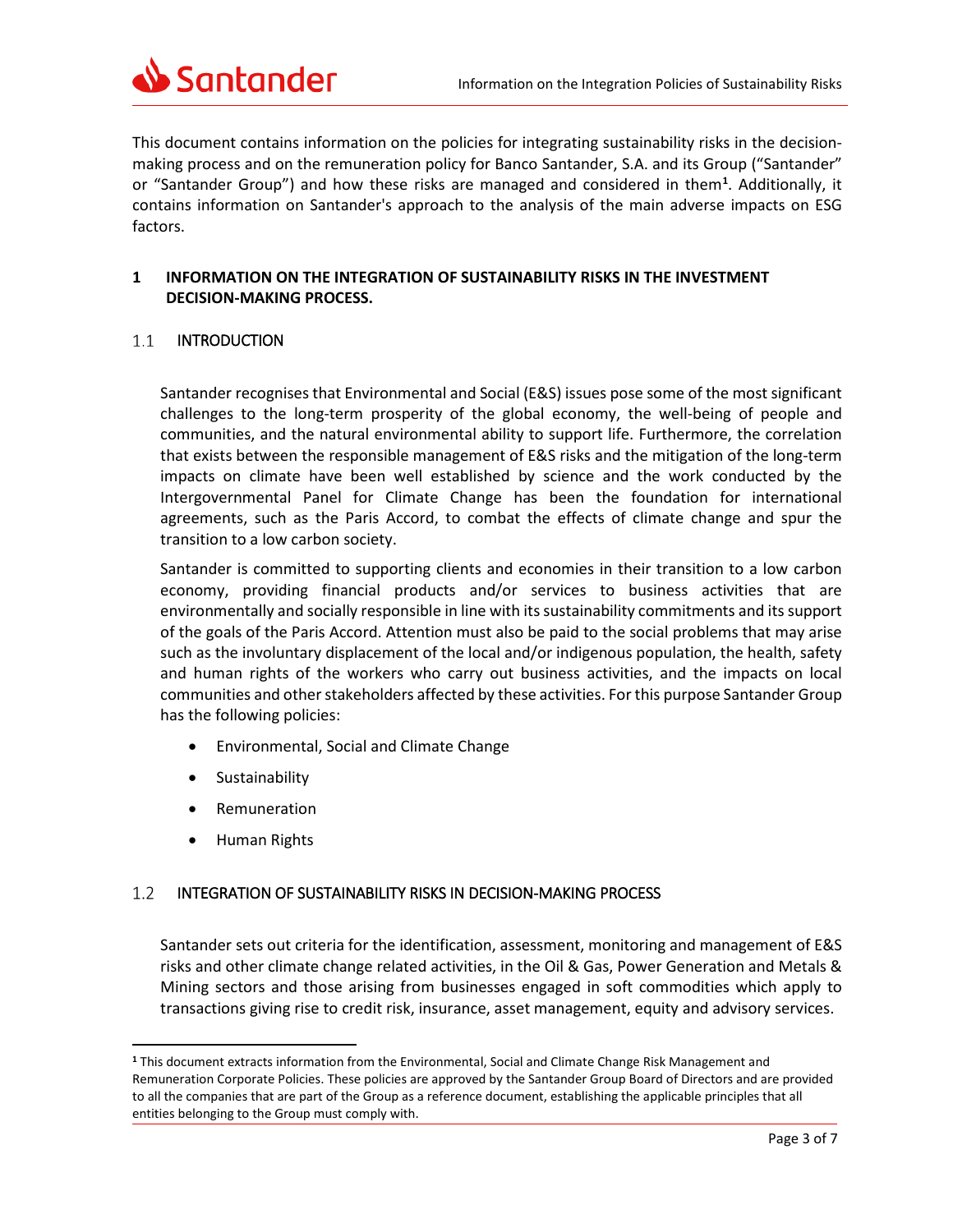

Assessments of the relevant environmental social and climate change risk impacts should be considered as part of the decision-making process.

This assessment shall be more detailed when directly providing financial products and/or services to the special attention activities from the Oil & Gas, Power Generation, Metals & Mining and soft commodities sectors (particular attention will also be given to agriculture and ranching financing for retail clients in the Amazon biome). Furthermore, Santander Group will not directly invest in and/or provide financial products and/or services to the following activities in any client segment:

• Any projects or activities located in areas classified as Ramsar Sites, World Heritage Sites or by the International Union for Conservation of Nature (IUCN) as categories I, II, III or IV.

#### **Oil & Gas:**

- Any projects, or expansion of existing facilities, north of the Arctic Circle.
- Projects involved in the exploration, development, construction or expansion of unconventional oil & gas (e.g. tar sands / fracking / coal bed methane).
- Companies involved in exploration and production for whom the activities derived from unconventional oil & gas and/or Arctic oil represent a significant part of their reserves, or account for more than 30% of their activity.

#### **Power generation:**

- From 2030, any entities with more than 10% of revenues, on a consolidated basis, derived from coal fired power generation.
- Project-related financing for coal-fired power plants projects worldwide, or for the expansion of existing coal-fired plants or for the construction or development of associated infrastructure.
- New clients with coal-fired power plants, except for transactions for the specific financing for renewable energy.
- Nuclear Power Plants if:
	- o The host country is not a member of the International Atomic Energy Agency (IAEA).
	- o The host country has not ratified the Convention on Nuclear Safety, the Convention on the Physical Protection of Nuclear Materials or the Joint Convention on the Safety of Spent Fuel Management and on the Safety of Radioactive Waste Management (or has not taken the appropriate measures to be aligned with the requirements included in these conventions).
	- o The host country has not ratified the Non-Proliferation Treaty (NPT) and the International Convention for the Suppression of Acts of Nuclear Terrorism.
	- $\circ$  The host country does not have a national safety agency (NSA) for nuclear activities that: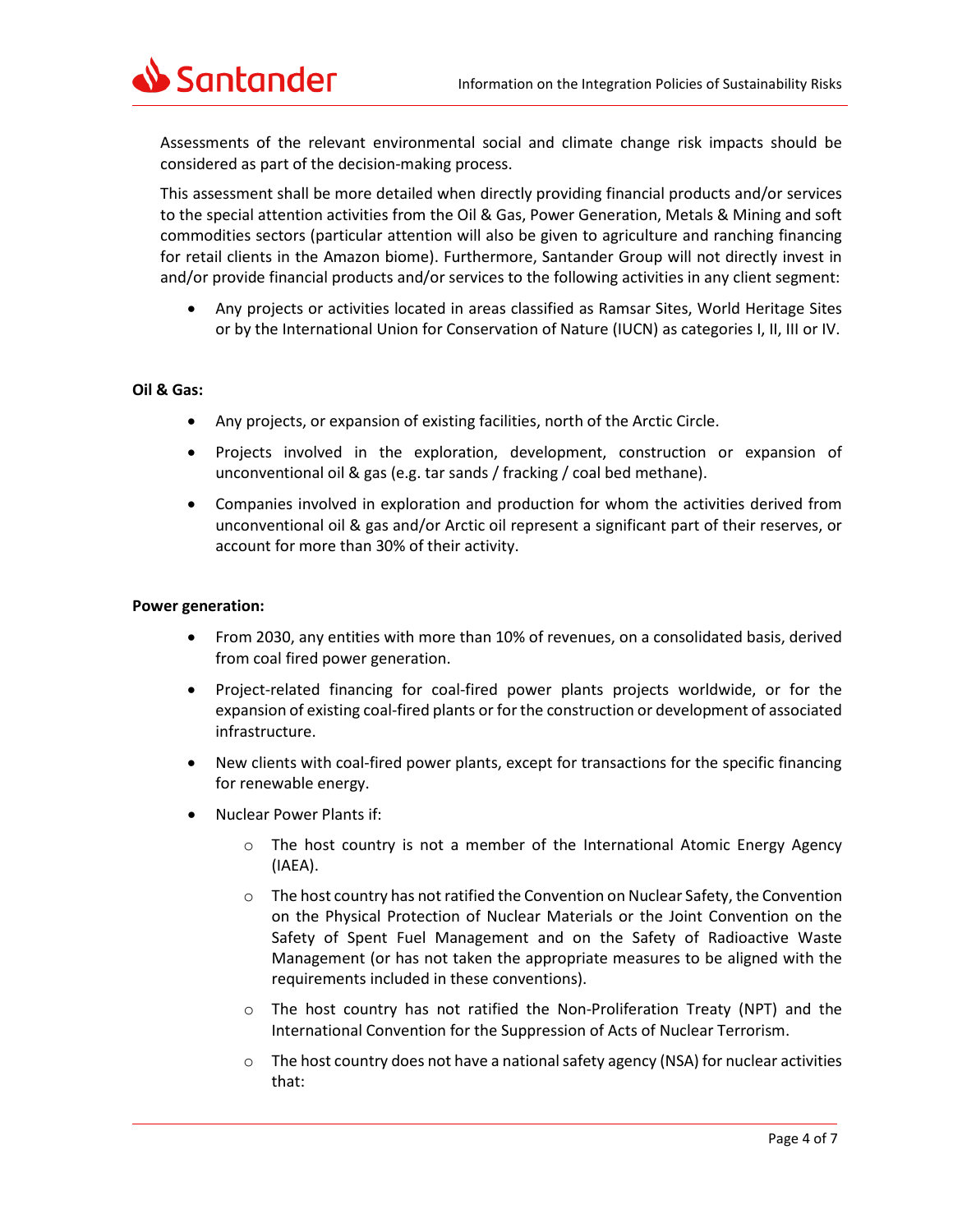

- **-** Is established, independent and capable (in terms of creating a regulatory environment that requires good environmental and social performance throughout the life cycle of the facility);
- **-** Is authorised to conduct inspections and impose sanctions if required; and
- **-** Has rules in line with the recommendations of the IAEA.

#### **Mining & Metals:**

- Extraction, processing and marketing of asbestos.
- Extraction and marketing of rough diamonds from producer countries involved in war conflicts, or not certified by the Kimberley process.
- Mining activities relating to the so-called "conflict minerals" extracted from conflict areas and not included in the corresponding certification processes.
- Mining activities without a specific treatment to avoid tailings disposal in riverine or shallow sea environments (such as tailings storage facilities or dry stack).
- Project-related financing for new, or the expansion of, thermal coal mines or the construction or expansion of infrastructure supporting coal mines.
- New clients with thermal coal mine projects worldwide.
- Any exposure to thermal coal mining worldwide by 2030.
- New clients with coal mining operations.

#### **Soft commodities:**

- Extraction and sale of native tropical wood species not certified to Forest Stewardship Council (FSC).
- Palm oil processors that are not members of the Roundtable on Sustainable Palm Oil (RSPO).
- Developments in forested peatlands in high-risk geographies.

## <span id="page-4-0"></span>**2 INFORMATION ABOUT DUE DILIGENCE POLICIES IN RELATION TO THE MAIN ADVERSE INCIDENTS ON SUSTAINABILITY FACTORS**

When providing investment or insurance advisory services, the entity considers some of the main adverse incidents on ESG factors (environmental, social and good governance), through the Defense and Environmental, Social and Climate Change Risk policies approved by Santander Group. The degree of the consideration of adverse incidents takes into account: (i) the types of financial products on which it advises; and/or (ii) where it provides data on the main adverse events offered by issuers of financial products and, where appropriate, Santander Asset Management ("SAM")<sup>[2](#page-4-1)</sup> according to its own methodology and indicators, which will be reviewed as the new applicable

<span id="page-4-1"></span><sup>&</sup>lt;sup>2</sup> SAM is the functional name of the asset management business carried out by the legal entity SAM Investment Holdings Limited and its branches, subsidiaries and representative offices.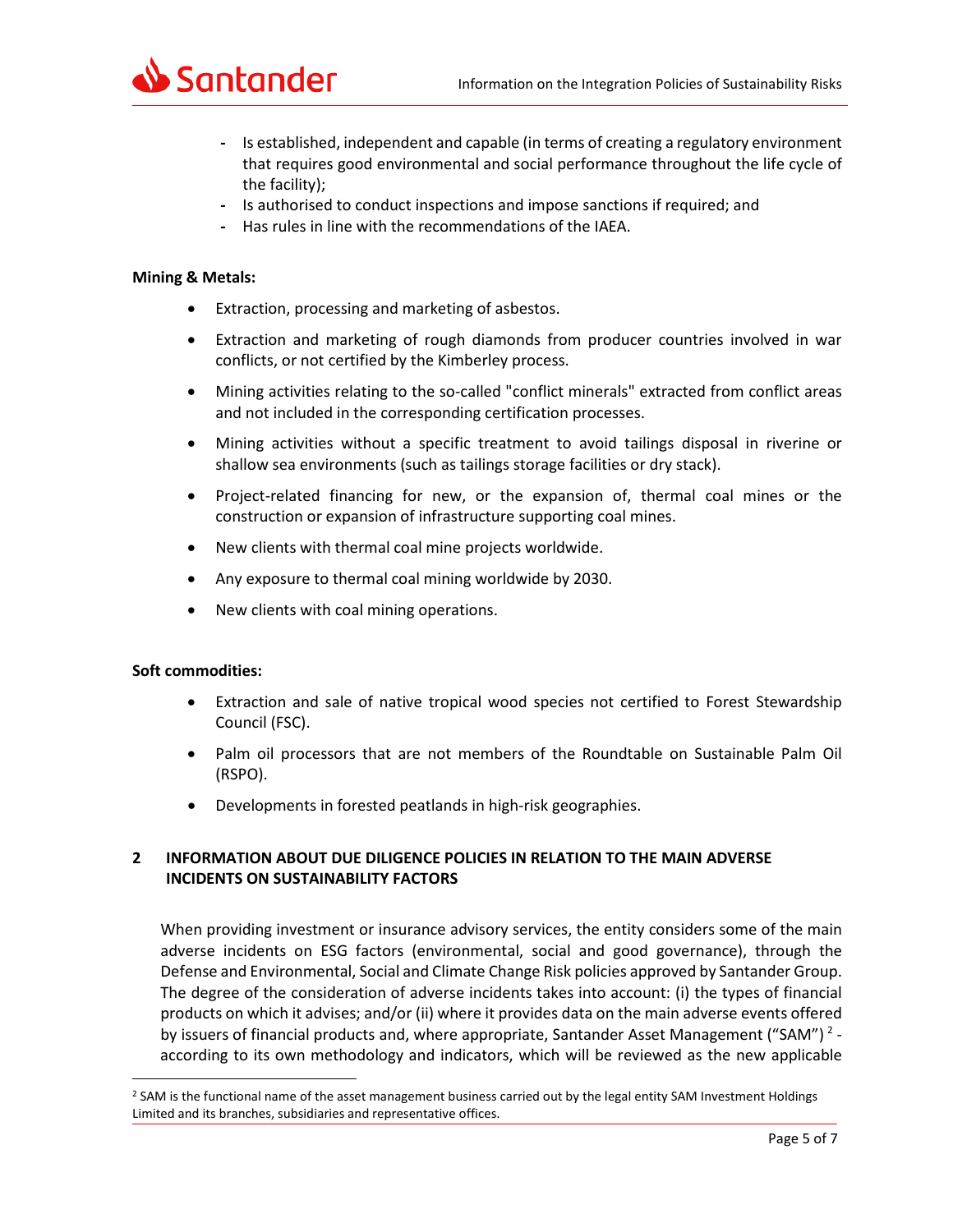

information requirements are developed-. The consideration of adverse incidents is especially relevant in the management of Sustainable and Responsible Investment products, for which a more exhaustive approach is carried out.

Likewise, in portfolio management services, the identification and monitoring of the main adverse incidents is carried out by the Group's managers, entities to which Santander has delegated the management of the assets of the clients' investment portfolios. These managing entities, in addition to applying the defense and socio-environmental risk and climate change policies approved by the Santander Group, have the corresponding sustainability policies (integration of sustainability risks, engagement and voting). The degree of the consideration of adverse incidents will depend on the type of assets that make up the managed portfolios, observing the data offered by the issuers of financial products and, where appropriate, SAM -according to a methodology and own indicators, which will be reviewed as the new applicable information requirements are developed.

#### <span id="page-5-0"></span>**3 INFORMATION ON REMUNERATION POLICY AND ITS ALIGNMENT WITH THE INTEGRATION OF SUSTAINABILITY RISKS**

This section lists the key principles and elements related to the way in which the Santander Group manage remuneration for all employees, prioritizing efficient risk management compliant with applicable law:

- Remuneration is aligned with the interests of shareholders, focused on long-term value creation and adequate and rigorous risk management, with long-term strategy, values and interests, as well as with maintaining a strong capital base. Key types and risk factors for the Santander Group are: Credit, Market, Liquidity, Structural, Operational, Compliance, Model, Reputational, Strategic, Environmental, Social and Climate Change Risks;
- Remuneration decisions are taken without any discrimination other than that arising from individual performance assessment;
- The structure and amount of remuneration award in each country complies with local laws and regulations and is consistent with the Santander Group policy, provided that local law does not prevent it;
- All key remuneration decisions are monitored and subject to a formal approval process to guarantee their alignment with risk management. In particular, the board risk supervision, regulation and compliance committee, together with the board remuneration committee, oversee the implementation of the remuneration policy and the most material programmes to ensure their alignment with risk management;
- Together with the HR function, the Santander Group's control functions, and in particular the Risk function, are actively involved in the management of remuneration within the powers defined in the Remuneration Policy and, in particular, implement the necessary control indicators and may propose adjustments to certain elements of remuneration, such as variable remuneration, depending on the management of all risks carried out during the performance period by each unit of the Santander Group;
- The management of variable remuneration in the Santander Group includes the definition of metrics consistent with prudent management of present and future risks. In addition to quantitative metrics, qualitative factors are also included to ensure that all types of risks